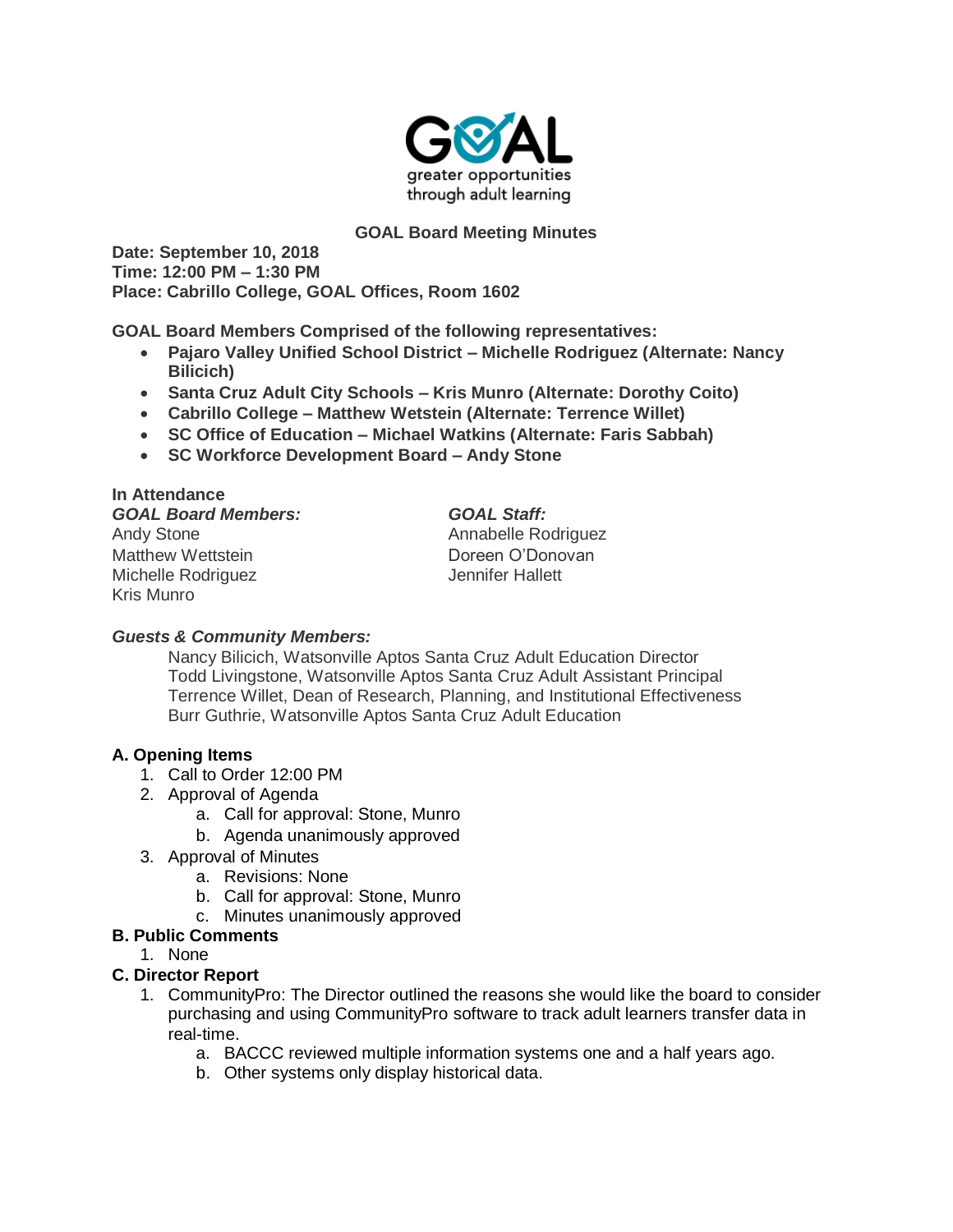- c. Integrates to existing IT including those that WASCAE and Cabrillo currently use. The education partner enters the data when they learn about a student's plans to enroll to another member institution.
- d. Referrals can be made to institutions/community organizations outside of the imputing organization.
- e. Specially designed with the work of Transition Specialists in mind. Transition Specialists were interviewed to capture their work and design a database to track the success and transition of adult learners.
- f. Director interviewed other institutions that use the system, including community based program. Results included in attached document.
- g. The costs include \$5,000 for startup and a possible additional \$5,000 per member for customization. Cabrillo College is offering to cover the cost of startup, onboarding, customization and training. Members would cover the cost of usage in subsequent years. The ongoing cost is 1 cent per student, per day or \$3.65 per student. Michelle recommends we try it for more than one year and request a quote for a 3-year implementation.
- h. The board recommends that the director look more into this project and bring it to the board as an Action Item at the next meeting. IT directors should also be included.
- 2. IBEST: Review of progress towards implementing IBEST.
	- a. Training will be Nov. 2, 2018 co-hosted with Hartnell and Gavilan.
	- b. The Community Health Worker program at Cabrillo will be piloted IBEST this spring.
	- c. We need to consider that with current resources available, we will need to look for other sources of income to support the program after the initial years.
- 3. Annual Plan: Consortia goals and plans.
	- a. The Annual Plan was submitted.
- 4. Member Plans & Budgets
	- a. Individual member plans are completed (annual plan necessitated) Plans will be available on consortia website once approved.
	- b. Budgets are due by September  $30<sup>th</sup>$ , must be reviewed and submitted by October 30, 2018.
- 5. 3 Year Plan Update
	- a. On track
- 6. Fiscal
	- a. Nova, doing well
- 7. Data: Ad Hoc Committee needed
	- a. The committee will decide what data sets and metrics the board will look at on a consistent basis. Will keep Board updated on progress.
	- b. Date, still to be determined
- 8. GOAL Timeline
	- a. Through June, 2019
- 9. Interviewing for Transition Specialist position in the coming month.
- 10. Will be working with SCCOE to start capturing their data.

### **D. Presentations**

- 1. Watsonville/Aptos/Santa Cruz Adult School. Nancy presented Data Trends 2015 to 2018. The presentation is attached.
	- a. Enrollment Down